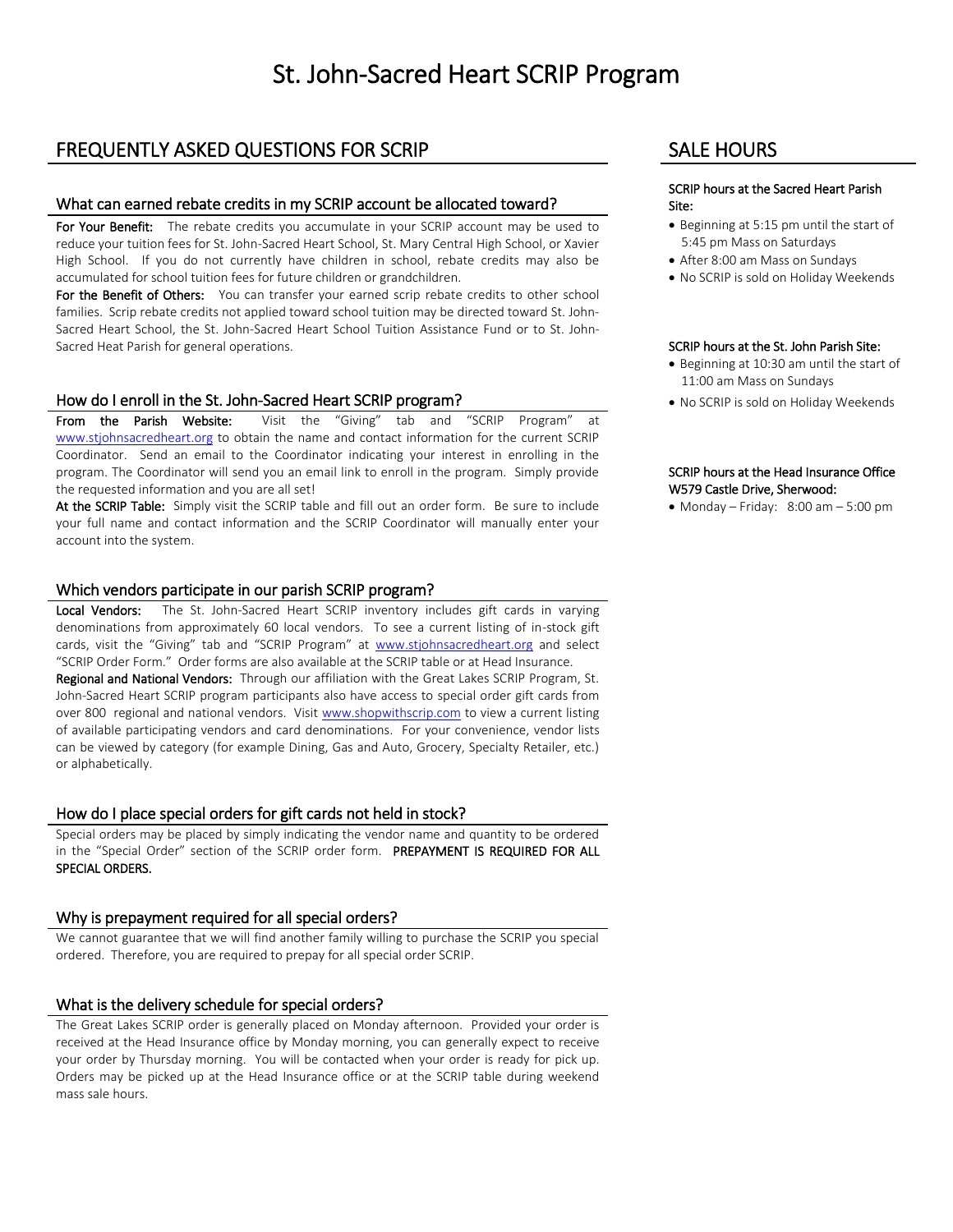## How can I pay for special orders?

Special orders may be paid for with cash or check at the time you place your order. However, the fastest method of paying for special orders is to enroll in the PrestoPay plan at [www.shopwithscrip.com.](http://www.shopwithscrip.com/) By enrolling in PrestoPay, you authorize Great Lakes Scrip to initiate an ACH debit withdrawal from your bank account, and your special order gift cards will automatically be sent with our program's next Great Lakes SCRIP order.

#### Are there other advantages to enrolling in the PrestoPay plan?

Yes! Great Lakes shopwithscrip.com SCRIP vendors offer up to three form factors: physical gift cards, electronic gift cards known as ScripNow!, and physical gift cards that can be reloaded. Re-loadable gift cards must be purchased from the St. John-Sacred Heart SCRIP program through Great Lakes Scrip in order to be reloadable. Not all vendors available through shopwithscrip.com are available in all form factors. Some offer ScripNow! While others offer reloadability. Some offer both.

With the PrestoPay system, you can be in Walmart (for example), place a scrip order on your smartphone through shopwithscrip's mobile website myscripwallet.com. Within minutes, the barcode of your ScripNow! e-card will be available on your smartphone for the Walmart clerk to scan for payment at the checkout.

Many of the non-stocked vendors are available as ScripNow! for your convenience.

#### IMPORTANT NOTE: St. John-Sacred Heart Parish SCRIP Program reserves the right to deny any PrestoPay application.

# If I elect to allocate my SCRIP rebate earnings toward school tuition, how often are rebates posted?

The St. John-Sacred Heart SCRIP program year runs from May 1 – April 30. Tuition credits earned during the program year cycle will be credited toward the subsequent Fall's school tuition assessment.

# What happens to my SCRIP rebate earnings if I leave the parish? Can I redeem rebate earnings for cash?

In the event you leave the parish, SCRIP rebate earnings remain with St. John-Sacred Heart Parish. SCRIP rebate earnings are not redeemable for cash.

#### What is the policy for NSF checks?

You will be charged \$30.00 for the first NSF check. A second NSF check will be assessed a \$40.00 charge and your account will be placed on "cash only" payment status for a period of one year.

If your order was paid through PrestoPay and is returned due to non-sufficient funds, one of the following actions will be taken:

If your order has not yet been released, Great Lakes Scrip Corporation will cancel your order and you will be assessed a fee of \$30.00.

If your order has already been released Great Lakes Scrip Corporation will charge St. John-Sacred Heat Parish SCRIP program for the total cost of your order plus \$30.00. You then must reimburse the St. John-Sacred Heart Parish SCRIP program for the total cost of your order plus \$30.00.

If you incur two NSF Presto Pay transactions, your PrestoPay account will be disabled and your SCRIP account will be placed on "cash only" payment status for a period of one year.

# Can I purchase SCRIP cards and resell them to my co-workers, neighbors or extended family?

Yes, you may purchase and resell SCRIP cards, but they **must** be sold at face value for the same price you paid for them.